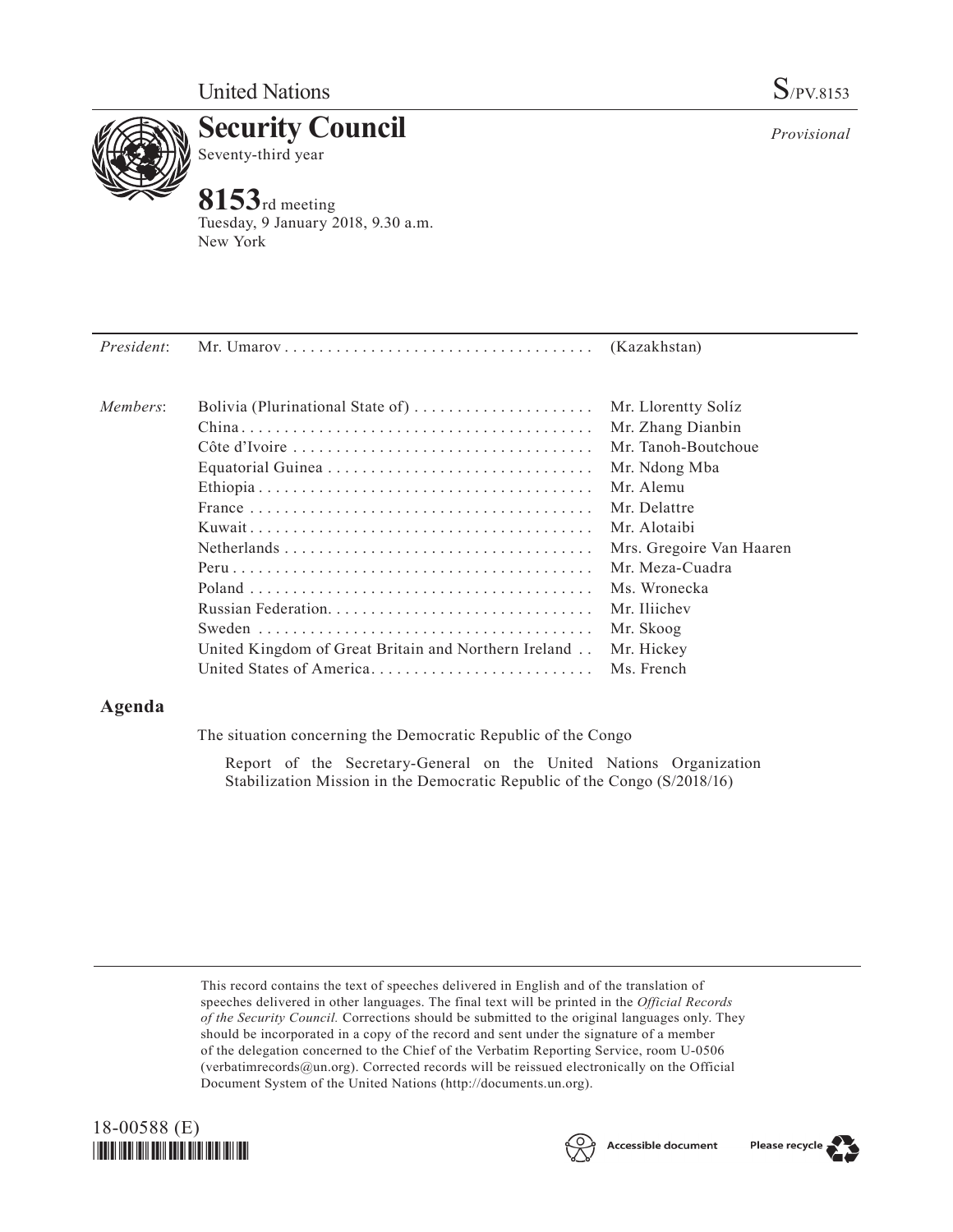*The meeting was called to order at 9.40 a.m.*

#### **Adoption of the agenda**

*The agenda was adopted.*

#### **The situation concerning the Democratic Republic of the Congo**

### **Report of the Secretary-General on the United Nations Organization Stabilization Mission in the Democratic Republic of the Congo (S/2018/16)**

**The President**: In accordance with rule 37 of the Council's provisional rules of procedure, I invite the representative of the Democratic Republic of the Congo to participate in this meeting.

In accordance with rule 39 of the Council's provisional rules of procedure, I invite Mr. Jean-Pierre Lacroix, Under-Secretary-General for Peacekeeping Operations, to participate in this meeting.

The Security Council will now begin its consideration of the item on its agenda.

I wish to draw the attention of Council members to document S/2018/16, which contains the report of the Secretary-General on the United Nations Organization Stabilization Mission in the Democratic Republic of the Congo.

I now give the floor to Mr. Lacroix.

**Mr. Lacroix** (*spoke in French*): As is customary at this time of year, Mr. President, allow me to begin by wishing you all the best for 2018, welcoming the new non-permanent members of the Security Council and, of course, wishing your country, Kazakhstan, all the best for its presidency for the month of January.

I welcome this opportunity to address the Council once again on the situation in the Democratic Republic of the Congo. The report of the Secretary-General on the United Nations Organization Stabilization Mission in the Democratic Republic of the Congo (MONUSCO) (S/2018/16), which has been submitted to the Council, takes stock of the situation and makes recommendations on the steps to be taken.

A year ago the Council met (see S/PV.7856) to welcome with great hope the signing, under the auspices of the national Episcopal Conference of the Democratic Republic of the Congo, the Comprehensive

and Inclusive Political Agreement of 31 December 2016, which made it possible to defuse political tensions in the country and chart a course towards the holding of transparent and credible elections by the end of 2017. One year later, I regret to inform the Council that implementation of the agreement has been only partial. Although non-negligible advances have been made in preparing the elections in the past year, the acts of violence that took place during the demonstrations on 31 December last in Kinshasa and in the country's interior are reminders of the fact that the political situation remains very fragile.

The security situation is also cause for grave concern. As the Council is aware, United Nations peacekeepers suffered their heaviest losses in 20 years when the advance base of the Tanzanian contingent in Semuliki, North Kivu, was attacked, presumably by rebels of the Allied Democratic Forces (ADF). The deaths of those Tanzanian peacekeepers following several hours of combat underscores, as if we needed to be reminded, the volatility of the security situation in certain parts of eastern Democratic Republic of the Congo.

I must also remind the Council that United Nations civilian personnel are also exposed to security risks in certain parts of the country. The deaths in March last year of the two members of the United Nations group of experts in the Kasai region is a tragic reminder of the situation.

Given this backdrop, I will focus my statement on the political and security challenges facing MONUSCO in the coming months and identify potential ways forward.

The delays in the electoral process, the legitimacy crisis of the institutions of the Republic and the lack of progress towards implementing defusing measures have led to frustration, impatience and tensions, which led to acts of violence last December. Let me take this opportunity to condemn the violent repression by the national security forces of the demonstrations organized by civil society on 31 December last. It is key that the competent national authorities conduct the necessary investigations to identify the perpetrators and bring to justice those presumed responsible for human rights violations.

I also deplore the fact that the national security forces created obstacles for the MONUSCO troops who were patrolling on 31 December. Activities related to the monitoring of the political, security and human rights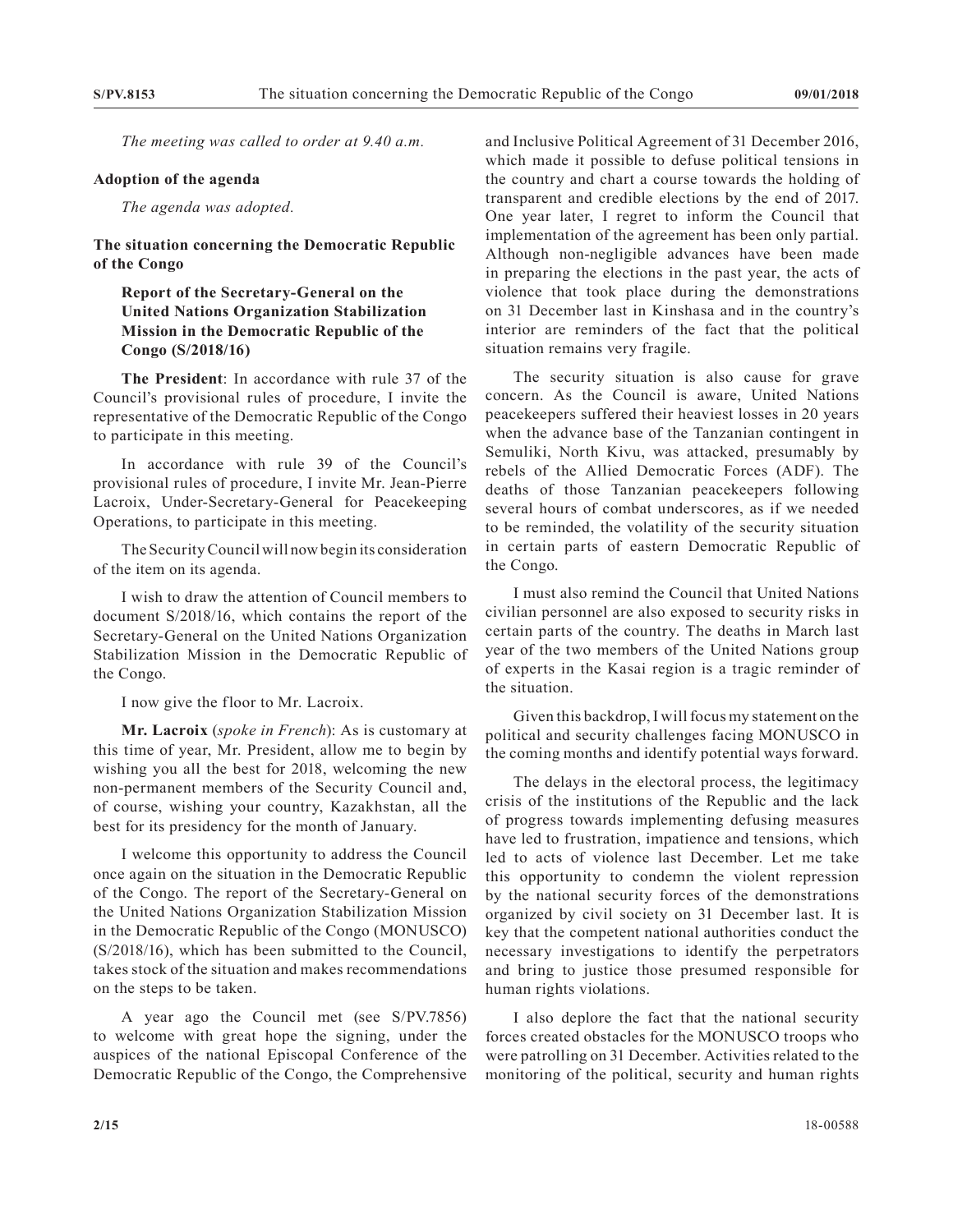situation are part and parcel of MONUSCO's mandate and should be fully supported by the authorities.

Given these challenges, it is vital that all sectors of the Congolese political class refrain from any acts leading to confrontation or to violence. Dialogue remains the only way to resolve the political challenges facing the country.

#### (*spoke in English*)

Although political tensions persist, electoral preparations are advancing. The long-awaited electoral calendar was published on 5 November 2017, the amended electoral law was promulgated by the President on 24 December 2017, and the voter registration process is expected to conclude in February.

It is essential that all political actors play a constructive role in the implementation of the electoral calendar. The Government, the ruling majority, the opposition and civil society, and the Independent National Electoral Commission must all play their part in in ensuring that electoral preparations proceed in a timely fashion.

It is imperative that the political leaders of the Democratic Republic of the Congo adhere to the Constitution, the 31 December 2016 Political Agreement and the electoral calendar, which together provide the political and legal framework for the holding of free, fair and credible elections, leading to a peaceful transition of power and the consolidation of the country's democratic institutions. Political brinkmanship and a refusal to compromise would only result in further delays and a deepening of the political crisis.

The concerted support of the Council, key international partners and regional actors remains key to advancing the political process in the Democratic Republic of the Congo. Through his good offices, Special Representative of the Secretary-General Maman Sidikou, working in close collaboration with Special Envoy Said Djinnit and regional actors, has worked tirelessly to ensure that the main political actors in the Democratic Republic of the Congo remain committed to the 31 December 2016 Political Agreement despite their many differences. Thanks to their efforts, the United Nations has strengthened its cooperation with the African Union, the International Conference on the Great Lakes Region and the Southern African Development Community in support of the political process. It is essential that the region continue to

At the same time, it is imperative that the Democratic Republic of the Congo's partners, working in close collaboration with the Government and the electoral authorities, provide the necessary political, financial, logistical and technical support to ensure the timely holding of credible elections. Further delays in the electoral process risk not only fuelling political tensions but also compounding an already fragile security situation.

In recent months, armed groups in eastern Democratic Republic of the Congo have launched repeated attacks on positions of the Forces armées de la République démocratique du Congo (FARDC), inflicting losses on the FARDC and capturing, albeit temporarily, resource-rich territories. These attacks, mainly involving Mayi-Mayi groups, are taking place in a context of competition for natural resources and continued intercommunity violence, often fuelled by local political actors seeking to take advantage of the current situation.

The impact on the civilian population has been severe, with more than 4 million persons internally displaced as a result of violence and humanitarian agencies predicting that this figure could rise significantly this year. It is, however, encouraging to note that the FARDC is gradually regaining the initiative against the Mayi-Mayi groups and taking control of territories previously lost to the armed groups.

MONUSCO remains actively engaged, in line with its strategic priorities, in the protection of civilians. As the Council will recall, in late September MONUSCO acted decisively in support of the FARDC in repelling an attack by Mayi-Mayi Yakutumba on Uvira, the second-largest city in South Kivu. The actions of MONUSCO, which were critical in preventing the fall of the city, were a tangible demonstration of the Mission's readiness to take robust action against armed groups that pose a threat to the civilian population.

In Beni territory, North Kivu, after being dormant for months following major operations by the FARDC and MONUSCO in 2016, the ADF resurfaced in the summer of 2017, carrying out deadly attacks against civilians, the FARDC and MONUSCO. The killing of 15 Tanzanian peacekeepers of MONUSCO's Force Intervention Brigade and the wounding of 44 others on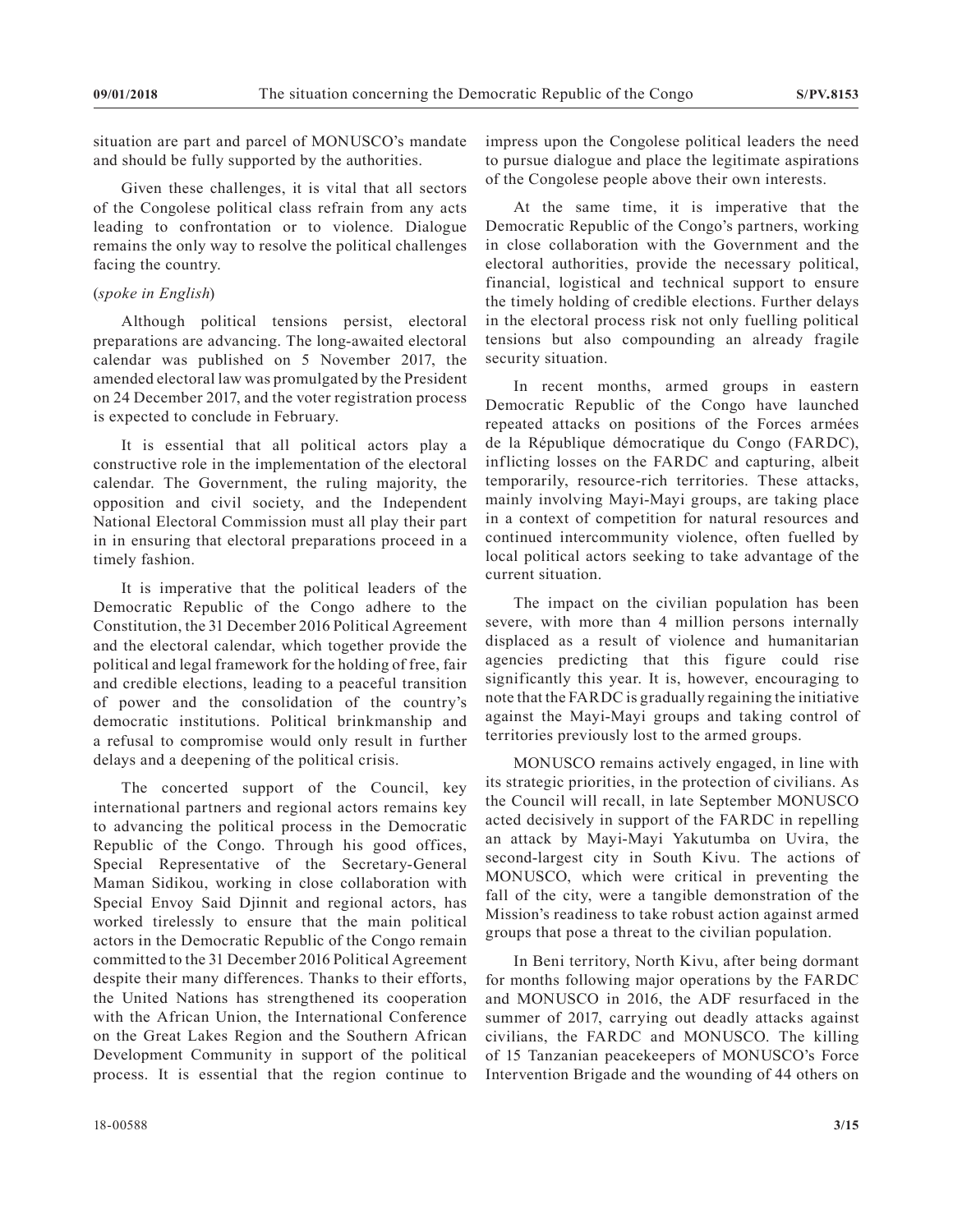7 December 2017 was the latest in a string of deadly attacks perpetrated by suspected ADF elements.

When I visited Semuliki, shortly after the incident, I witnessed the particularly difficult terrain in which the Brigade operates and the violence of the attack that the assailants carried out against the base. Despite the heavy losses sustained by the Tanzanian troops, I was reassured by the Tanzanian authorities in Dar Es Salaam that they remain committed to addressing the threat posed by the ADF and other armed groups in eastern Democratic Republic of the Congo. I wish to take this opportunity to once again convey my deepest condolences to the Government and the people of Tanzania for this tragic loss.

The asymmetric nature of the threat posed by the ADF requires a combination of military and non-military means. Neutralizing the ADF will require much closer regional cooperation, enhanced information-gathering and analysis, disruption of the political and economic support networks of the group, strengthened cooperation among MONUSCO and the national security forces, and targeted military operations.

As part of the Secretariat's response to the Semuliki incident, the Secretary-General has appointed former Assistant Secretary-General Dmitry Titov to lead a special investigation into the circumstances surrounding the Semuliki incident that will provide recommendations on actions required to address the ADF threat and enhance the ability of MONUSCO to address the threat posed by armed groups. Mr. Titov and his team, which includes senior representatives of the Tanzanian armed forces, have already begun their work and will be in the region in the coming days with a view to presenting their findings to the Secretary-General by the beginning of next month. Naturally, we look forward to engaging closely with the Council once the investigation team has completed its work.

Meanwhile, MONUSCO, in line with the strategic priorities reaffirmed by the Security Council following the strategic review, has enhanced its support to the political and electoral processes and is making the necessary adjustments to its civilian, police and military components in order to enable a comprehensive approach to the protection of civilians, including by monitoring and reporting on the human rights situation. Efforts are also ongoing to increase the mobility and flexibility of the force and the Mission's

police and civilian components to enable protection through projection.

Specifically, preparations are under way for the deployment of a third rapidly deployable battalion, which will be operational by next month. We are reviewing the statement of unit requirements for rapidly deployable battalions so as to ensure that the two that will be deployed later this year are lighter and more flexible. Within the framework of the Secretary-General's recommendation to review United Nations air assets, MONUSCO has conducted a review to assess how to obtain air assets that are more suitable for its operations and enhance their use.

Regarding the Force Intervention Brigade, efforts are ongoing to train the units in jungle warfare with a view to responding more effectively to the asymmetric environment in which they operate. Steps are also being undertaken to improve information gathering and analysis.

Regarding the police component, the redeployment of a Senegalese formed olice unit (FPU) from Goma to Kinshasa is almost complete, and the unit is expected to be fully operational by the end of this week. Some forward bases have been closed, including in the Bunia area, as the MONUSCO force continues to optimize its presence on the ground. We are also working on the review of statement of unit requirements for FPUs to enable the swift redeployment of FPU elements to other areas of operations based on the evolution of the situation on the ground. I look forward to engaging closely with Council Members and troop- and police-contributing countries over the coming weeks and months to ensure that MONUSCO continues to evolve in response to the challenges on the ground.

On the political and electoral front, I should note that MONUSCO continues to provide logistical and technical support to the Electoral Commission for the voter registration and other electoral activities. As requested in the electoral calendar, MONUSCO has submitted to the Electoral Commission its logistical support plan for the upcoming presidential and national and provincial legislative elections, which would be a major undertaking requiring adequate resources.

Before concluding my remarks, I would like to highlight the importance of the continued support of Council members and Member States to MONUSCO. While acknowledging the need to rationalize resources by making better and more efficient use of available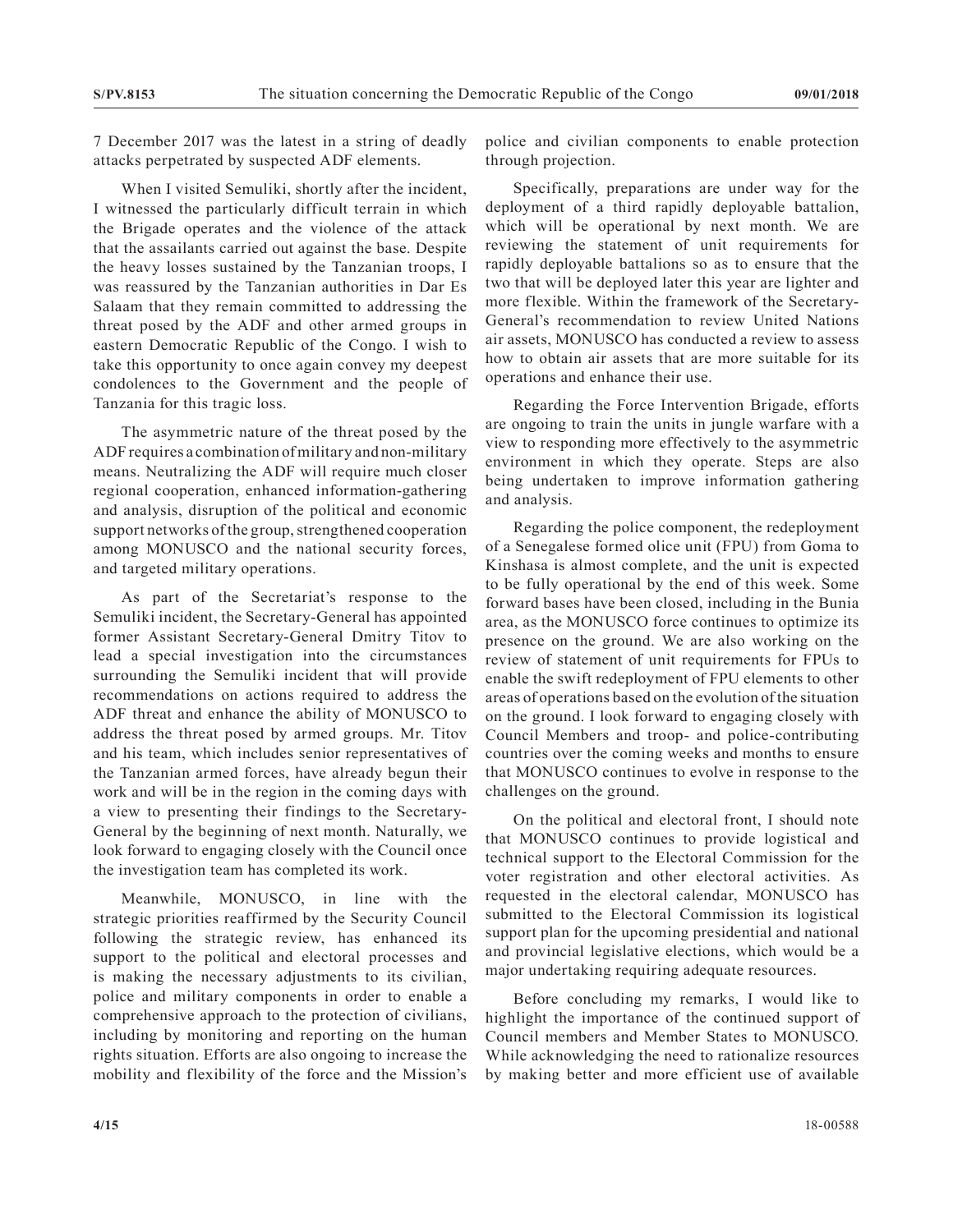assets, it is vital that MONUSCO be afforded the necessary means to effectively support the political process and address the daunting security challenges that the Democratic Republic of the Congo continues to face.

The coming months will be critical in safeguarding the collective investment made by international, regional and national actors in stabilizing the Democratic Republic of the Congo over the past two decades and in preparing the ground for the consolidation of peace and stability in the country and the wider region. The United Nations, through the good offices of the newly appointed Special Representative of the Secretary-General, Ms. Leila Zerrougui, will continue to be fully committed to working closely with all concerned actors in achieving this objective.

In conclusion, I would like to thank Maman Sidikou, who is completing his assignment as Special Representative of the Secretary-General, for his tireless efforts in good offices initiatives and in supporting the promotion of human rights and the protection of civilians over the past two years.

**The President**: I thank Mr. Lacroix for his briefing.

I now give the floor to those members of the Council who wish to make statements.

**Mr. Delattre** (France) (*spoke in French*): I would like to begin by thanking the Under-Secretary-General for Peacekeeping Operations for his illuminating briefing. We fully support the recommendations of the Secretary-General's report (S/2018/16).

I would like to express, on behalf of France, our firm condemnation of the violence utilized by the security forces during the 31 December protests in the Democratic Republic of the Congo, which claimed several victims. France once again calls for respect for fundamental human rights and freedoms, including the freedom of expression and the right to information and peaceful protest, which are essential components of a democracy. We highlight the need for proportional use of force in the context of law enforcement. In that connection, we call on the Congolese authorities to fully investigate the violence in order to hold its perpetrators accountable before the law. The Congolese authorities have already shown that they can be proactive in fighting impunity, as seen recently in the conviction, in South Kivu, of 12 individuals for sexual violence.

Credible, transparent and peaceful elections that ensure a peaceful and democratic transition are necessary for the stability of the Democratic Republic of the Congo and the entire region. In that regard, we call for the effective holding of elections, as scheduled in the electoral calendar published on 5 November 2017 and in line the Constitution and the spirit of consensus that prevailed during the signing of the Comprehensive and Inclusive political Agreement on 31 December 2016. We call on the Congolese authorities and Independent National Electoral Commission to take all necessary measures, particularly those that would enable the rapid deployment of a joint team of international experts to support the electoral process in the Congo.

The 31 December 2016 agreement is more important than ever, as it is the latest embodiment of Congolese national consensus. Its full implementation is urgent, as it contains the key measures to ease tension so as to enable credible and peaceful elections. As the Secretary-General points out, no credible electoral process can take place in a context of repression. It is therefore essential that all conditions be put in place so that all candidates can run for office without obstruction. This is all the more important given that security and humanitarian situation remains troubling, as Under-Secretary-General Lacroix noted, and that the blocking of the political process would only exacerbate the instability that threatens the region.

The United Nations Organization Stabilization Mission in the Democratic Republic of the Congo (MONUSCO) is carrying out remarkable work in this difficult context, and I commend the Mission's reconfiguration efforts in order to adapt to the security situation and to the priorities of the mandate. MONUSCO is facing significant challenges, such as the attack in Semuliki. On behalf of France, I once again express our condolences and our solidarity with Tanzania following the tragedy that beset those Blue Helmets. That incident makes it all the more important to reaffirm our support for MONUSCO and its development. France is encouraged, in that connection, by the clear guidelines set in place, and I warmly commend the exceptional work of Mr. Maman Sedikou. We also extend our full support to his successor, Ms. Leila Zerrougui, with whom we have worked closely in her previous position and who we trust completely.

**Mr. Tanoh-Boutchoue** (Côte d'Ivoire) (*spoke in French*): Côte d'Ivoire commends Mr. Jean-Pierre Lacroix, Under-Secretary-General for Peacekeeping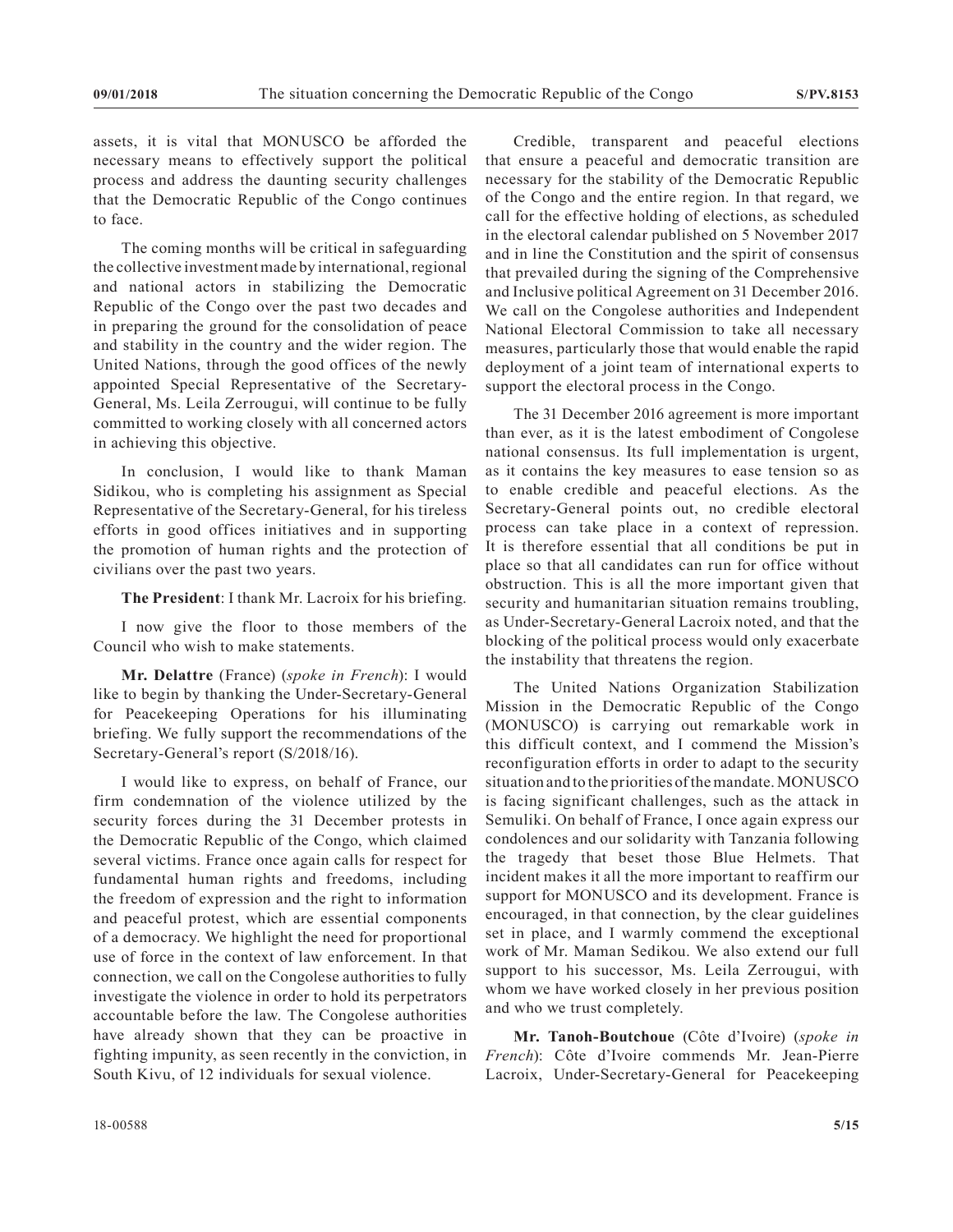Operations, for his exceptional briefing on the situation in the Democratic Republic of the Congo. In that connection, I would like to comment on two key issues in the Democratic Republic of the Congo: the current electoral process and the security situation.

With regard to the electoral process, my delegation welcomes the publishing on 5 November, by the Independent National Electoral Commission, of the electoral calendar, thus setting the holding of general presidential, legislative and provincial elections for 23 December 2018 in order to help the country emerge from this ongoing and protracted sociopolitical crisis. To that end, Côte d'Ivoire believes that it is now up to all stakeholders in the Democratic Republic of the Congo, and in particular the Commission, to do their utmost to ensure adherence to the set date of 23 December 2018 for the holding of general elections, in accordance with the commitments they freely entered into under the Comprehensive and Inclusive Political Agreement of 31 December 2016. All Congolese parties must, in a spirit of peace and mutual trust, work towards the establishment of conditions conducive to the holding of peaceful, credible and democratic elections by 23 December 2018. In that regard, my delegation remains concerned about recent demonstrations that resulted in loss of life, major material damage and numerous arrests of demonstrators. Côte d'Ivoire calls on the Congolese Government to take all the appropriate measures to calm the situation and defuse the sociopolitical climate. We also call on all political actors to exercise restraint and avoid violent demonstrations.

My delegation welcomes the unity among Council members on this political track and the tireless efforts of the Organization to enhance synergy in the efforts of the United Nations and international and regional organizations — in particular the African Union, the European Union, the International Conference on the Great Lakes Region, the International Organization of La Francophonie and the Southern African Development Community — with a view to a speedy resolution of the crisis.

With regard to the security situation, Côte d'Ivoire expresses its concern about the growing insecurity in the context of widespread human rights violations, fuelled mainly by the proliferation of armed groups in the east of the country, especially in North Kivu and South Kivu, as well as in the west, specifically in the Kasai region. Attacks by such groups led to the deaths of 15 Tanzanian peacekeepers on 7 December 2017. Côte d'Ivoire once again expresses its condolences to the Republic of Tanzania for the deaths of those soldiers and pays tribute to their memory. My country condemns this deadly attack and, as Chair of the Working Group on Peacekeeping Operations, looks forward to the results of the investigation aimed at determining the exact circumstances of this tragedy and to taking appropriate measures so that such tragedies are not repeated in future.

It goes without saying that the existence of such armed groups poses a serious threat to stability throughout the region and to the overall process for ending the crisis. Taking appropriate measures to deter those groups must therefore be a priority of the United Nations Organization Stabilization Mission in the Democratic Republic of the Congo (MONUSCO), in addition to its efforts to support the political process. In my delegation's view, those are the considerations to be taken into account when it comes to renewing MONUSCO's mandate, which is scheduled for March.

In conclusion, my delegation would like to warmly congratulate Mr. Maman Sidikou, Special Representative of the Secretary-General for the Democratic Republic of the Congo and outgoing Head of MONUSCO, for the quality of the work he has carried out in an extremely difficult environment, as well as to congratulate Ms. Leila Zerrougui, the new Special Representative of the Secretary-General, on her appointment to replace Mr. Sidikou. We wish her every success in her new duties.

**Mr. Ndong Mba** (Equatorial Guinea) (*spoke in Spanish*): Allow me, first of all, to express the gratitude of the delegation of the Republic of Equatorial Guinea to Under-Secretary-General for Peacekeeping Operations Jean-Pierre Lacroix and his team for their comprehensive and detailed briefing this morning on the situation and recent developments in the Democratic Republic of the Congo and the work of the United Nations Organization Stabilization Mission in the Democratic Republic of the Congo (MONUSCO). I would also like to thank the Permanent Representative of Côte d'Ivoire, Ambassador Bernard Tanoh-Boutchoue, for his outstanding presentation as Chair of the Security Council Committee established pursuant to resolution 1533 (2004), concerning the Democratic Republic of the Congo. His contributions help us to better understand the situation in the country.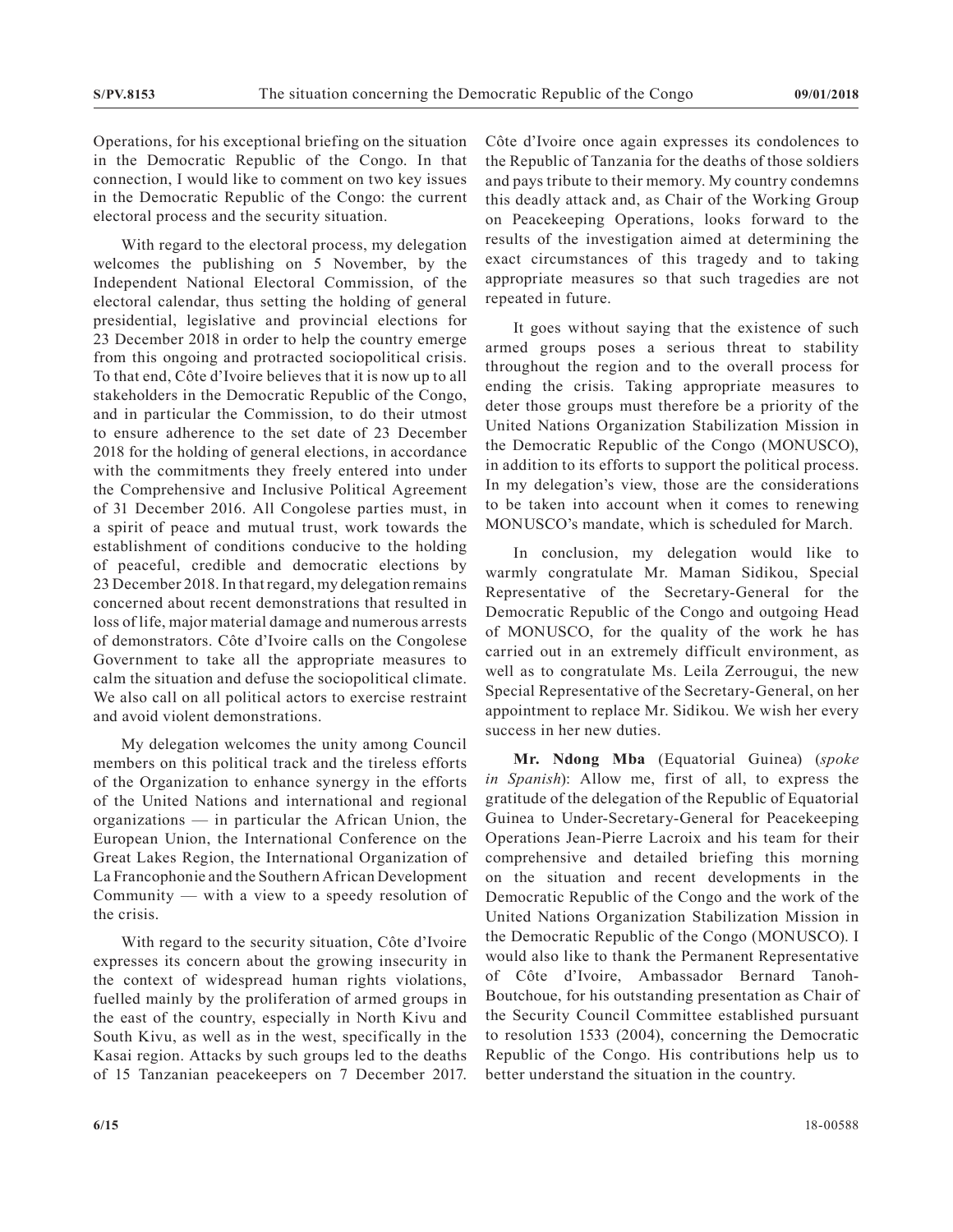We in Equatorial Guinea have always closely followed events taking place in the Democratic Republic of the Congo, and all the more so now as a member of the Security Council, because it is a brother country whose problems we cannot stand by and watch indifferently and because we experience its problems almost as if they were ours. I therefore want to express Equatorial Guinea's full commitment to, and support for, bringing about stability and peace in that country.

The delegation of Equatorial Guinea believes that the different political and social actors in the country should understand that the only possible way to overcome the current complex situation in the Democratic Republic of the Congo is through a transparent, frank and inclusive dialogue carried out in good faith. The need for the different actors to understand one another flows from the enormous responsibility they have to lead the country to credible and transparent elections and to avoid unnecessary delays, which generally lead to more tension and violence. All of the country's groups must join the process of political dialogue with a positive attitude and make their due contributions, which in practice means honouring the agreements signed by the Congolese parties on 18 October and 31 December 2016 on organizing peaceful, credible and transparent elections, in order to pave the way towards a peaceful solution to the political crisis in the country. In that regard, the Government of the Democratic Republic of the Congo must play a leading and catalytic role in the legislative and logistical aspects, especially when it comes to supporting the Independent National Electoral Commission so that it can conclude all its preparatory work before the elections, despite the challenges it faces.

The President of the Republic of Equatorial Guinea, Mr. Obiang Nguema Mbasogo, in his speech on 29 January 2016 on the occasion of the twentysixth Summit of the Peace and Security Council of the African Union in Addis Ababa, said:

"At present, nobody can deny that our security is facing a global terrorist threat and the risks it represents for our societies, as well as the conflicts suffered by certain brother countries. This situation requires our collective mobilization, as well as mutual collaboration and close consultation."

International cooperation is the only way to be able to effectively confront a threat that can no longer be responded to from an exclusively national perspective.

In that regard, Equatorial Guinea is convinced that the contribution of various international bodies, including the United Nations, in close cooperation with the European Union, the African Union, the countries of the region, the Southern African Development Community, the International Conference on the Great Lakes Region and the Economic Community of Central African States, is essential in the search for a lasting solution to the political situation in the country. To the same end, Equatorial Guinea would like to echo the call made by the Peace and Security Council of the African Union for the establishment of a coordination mechanism that would include all actors with a view to ensuring effective and coherent support to the Democratic Republic of the Congo.

Despite the significant progress made in the country in recent years with the stabilization of many regions, which we must certainly welcome, the humanitarian and security situation in the east of the Democratic Republic of the Congo remains worrying, with persistent abuses and violations of the political and civil rights of the civilian population, prevailing impunity, and illegal exploitation of resources by militias and other various armed groups still active in the area. In that regard, Equatorial Guinea calls for ensuring the implementation of the Peace, Security and Cooperation Framework for the Democratic Republic of the Congo and the Region, signed on 24 February 2013 in Addis Ababa, and that its signatories and guarantors take the necessary steps and redouble their efforts to guarantee its full and effective implementation, for which the neutralization of armed groups operating in the east of the country is paramount. The constant incidents of violence and human rights violations must cease, and those responsible for them must be brought to justice.

Finally, I would like to express the deepest condolences of the Republic of Equatorial Guinea to the United Nations Organization Stabilization Mission in the Democratic Republic of the Congo, the Secretary-General and Tanzania on the deaths of 15 of that country's peacekeepers. We commend MONUSCO and support its commendable and tireless efforts to promote peace, security and stability in this brotherly country despite the challenges it faces and the sacrifices and losses it has suffered, and not always in a favourable environment. From this Chamber, we would like to encourage the Mission to continue to support the authorities and institutions of the Democratic Republic of the Congo in its stabilization and consolidation efforts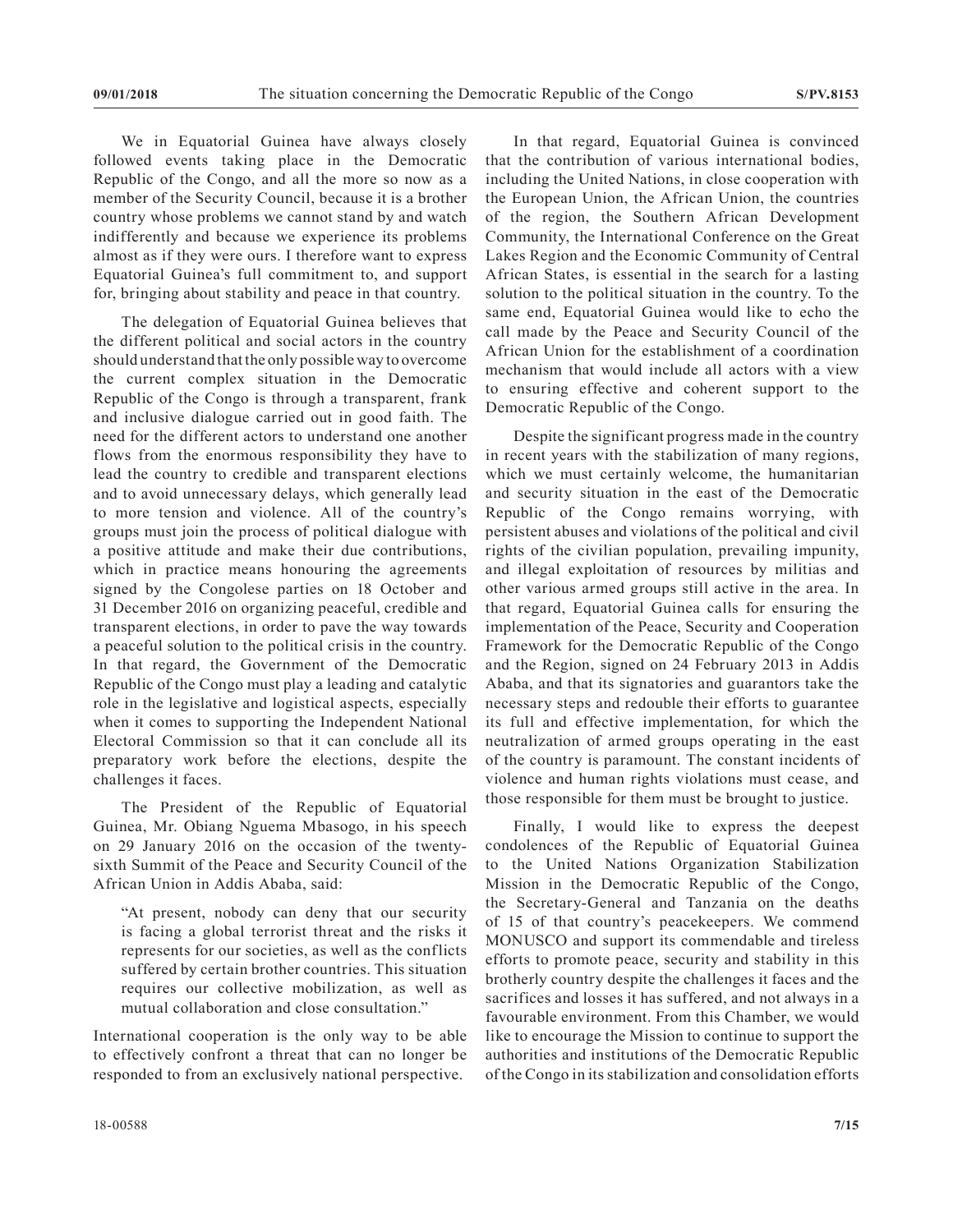in the country, while at the same time we recommend strengthening the Mission so that it can face the great challenges that will arise throughout 2018, until the holding of the presidential, legislative and provincial elections on 23 December.

**Mr. Llorentty Solíz** (Plurinational State of Bolivia) (*spoke in Spanish*): Bolivia thanks Mr. Jean-Pierre Lacroix, Under-Secretary-General for Peacekeeping Operations, for his briefing. We also welcome the appointment of Ms. Leila Zerrougui as Special Representative of the Secretary-General and Head of the United Nations Stabilization Mission in the Democratic Republic of the Congo (MONUSCO). We are confident that her experience, technical knowledge and leadership will be of great value to the Mission. We would also like to thank Mr. Maman Sidikou for his services as Head of MONUSCO.

We reiterate our concern about the unrelenting environment of violence and serious insecurity. We also regret that conflict is focused on disputes over access to natural resources, clashes between armed groups, intercommunity tensions and ethnic violence. We strongly condemn such occurrences, including the violent acts that took place during the 31 December protests and, in particular, the threats being made by armed groups in different areas of the country that have led to the continued deterioration of the humanitarian situation, as mentioned in the most recent report of the Secretary-General (S/2018/16). The report highlights the fact that more than 4 million people were internally displaced, including nearly 900,000 women and more than 2 million children. Also, in recent years, more than 620,000 Congolese sought refuge in neighbouring countries, 100,000 of them in 2017. Approximately 8 million people face severe food insecurity, which represents a 30 per cent increase over the same period last year. An estimated 13 million people will need protection and humanitarian assistance this year, a 50 percent increase over 2017.

We commend the efforts of humanitarian partners and encourage them to continue their work. We also urgently call on the international community and donor countries to pay special attention to this situation, which is now a level 3 emergency, the highest level of emergency identified by the United Nations Emergency Relief Coordinator.

Bolivia supports the Special Representative's initiatives and good offices with regard to the implementation of the Comprehensive and Inclusive Political Agreement of 31 December 2016, in particular its impact on the implementation of the confidence-building measures enshrined in the Agreement and its efforts to create a positive atmosphere for the holding of peaceful and credible elections. We also highlight MONUSCO's work on disarmament, demobilization and reintegration, as well as the repatriation, resettlement and reintegration of members of the various insurgent groups, both Congolese and foreign, operating in the Democratic Republic of the Congo.

We commend the intensification of the Mission's efforts to provide security to civilians through its earlywarning system, the reinforcement of its troops for its projection strategy and by intensifying its presence at the Semuliki base following the terrible attack on peacekeepers on 7 December 2017. Bolivia associates itself with the words expressed by various members of the Security Council. We express not only our sorrow and condolences, but also our solidarity with the families of the Blue Helmets who died in those circumstances.

Similarly, we offer our support for local conflictresolution mechanisms that promote peaceful coexistence between communities and joint monitoring with the authorities regarding the spread of insurgent groups in mining areas in the province of Maniema, among other initiatives. We also encourage the Mission to continue all these and other initiatives for peace and stability in the region, in coordination with the Government of the Democratic Republic of the Congo and its armed forces, in accordance with its mandate.

Bolivia welcomes the publication of the electoral calendar by the Independent National Electoral Commission on 5 November. We highlight the progress made by that body with respect to voter registration and call upon it to adhere to the timeline and to complete the voter registration. The 31 December Agreement must be respected and supported by all actors for the effective conduct of peaceful, credible, inclusive and timely elections leading to a peaceful transfer of power. We urge the signatories of the Agreement to implement the confidence-building measures enshrined in the document. With this understanding, Bolivia takes note of the prompt adoption of laws in Parliament to revise electoral regulations and allocate a budget for the elections.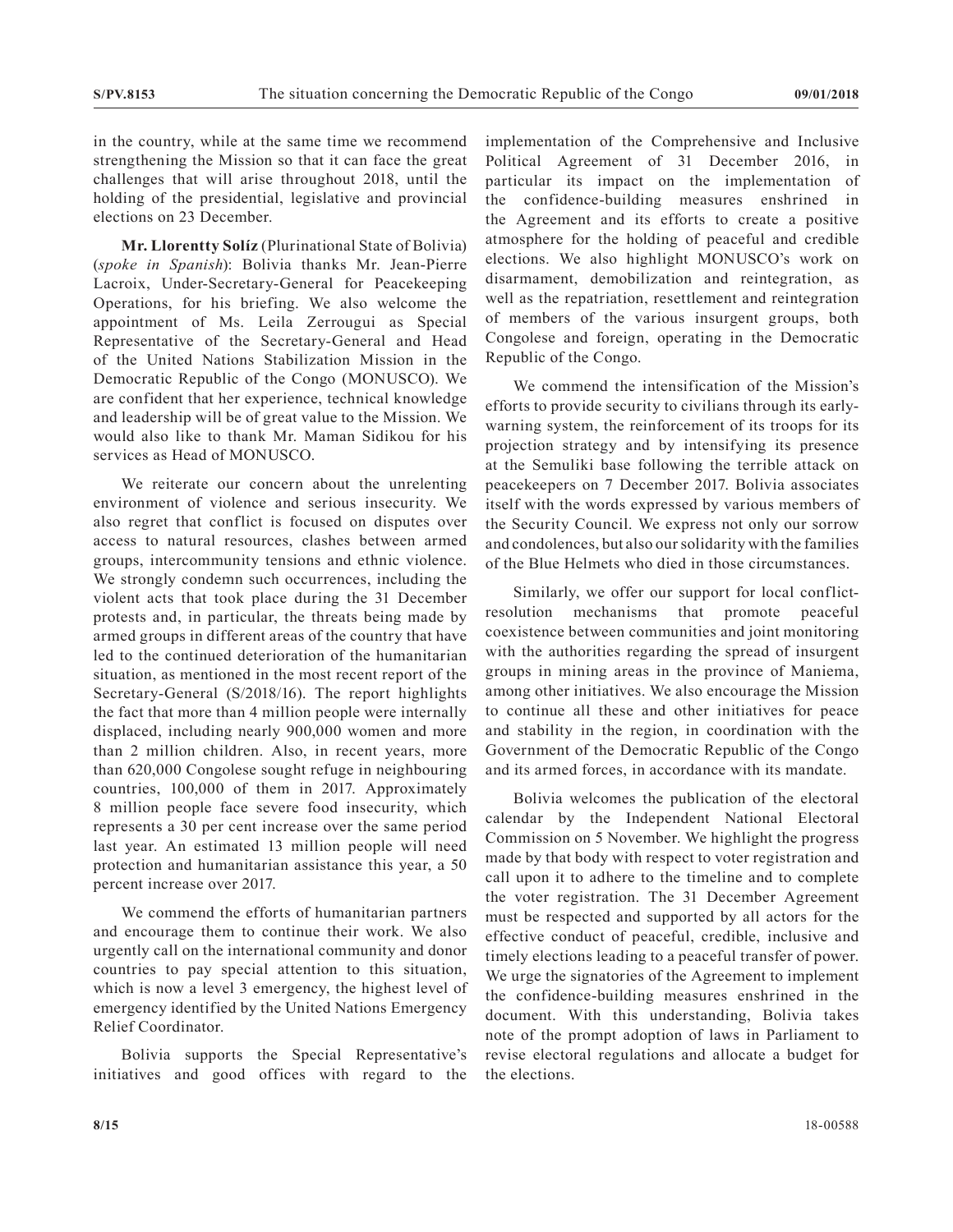We commend the consensus of the region for the implementation of the Peace, Security and Cooperation Framework as well as the efforts of the Southern African Development Community and the African Union Peace and Security Council to provide the Independent National Electoral Commission with the necessary resources for the implementation of the 31 December Agreement. We welcome the meeting held on 9 December among the Presidents of the Democratic Republic of the Congo, Angola and the Republic of the Congo, in which a communiqué was issued calling on political actors to safeguard peace and work for peaceful elections. Similarly, we believe that the joint work of the Head of MONUSCO and the Special Envoy for the Great Lakes Region in preparing the elections, as well as their outreach to national political actors and Government authorities, will be crucial in garnering regional and subregional support.

Finally, the principles of preventive diplomacy and good offices aimed at a negotiated political solution should not be overlooked, while the Congolese people and institutions should take the decisions regarding the future of their country. We must support their decisions on their sovereignty, independence and territorial integrity in order to achieve peace, stability and development in the Democratic Republic of the Congo.

**Mrs. Gregoire Van Haaren** (Netherlands) (*spoke in French*): The Kingdom of the Netherlands thanks Under-Secretary-General Lacroix for his briefing. The picture that he describes is bleak.

A year ago, faced with the threat of a crisis in the Kasai region and in eastern Congo, the New Year's Eve agreement brought about a glimmer of hope. Today the challenge is to revive hope for a way out of the crisis. At a time when the Security Council will soon have to consider the extension of the mandate of the United Nations Organization Stabilization Mission in the Democratic Republic of the Congo (MONUSCO), three aspects have priority: the political climate, the protection of the civilian population and the serious humanitarian crisis.

With regard to the first aspect, on the political climate, we welcome the publication of the electoral calendar and the concrete measures taken with regard to holding the elections. Congolese citizens hope to have an opportunity to express themselves at the polls in 2018. However, that hope is continually threatened. Following the violent incidents of 31 December 2017, the African Union and the European Union called for respect for the fundamental rights and freedoms of the Congolese people, for when peaceful political protests are met with the use of lethal force and when religious services are interrupted by tear gas, the goal of free and fair elections becomes a mirage.

We wish to express our strong condemnation of the violence committed by the security forces, and we call for respect for human rights. The failure to implement the agreed confidence-building measures undermines the credibility of the electoral process. It is essential to put an immediate end to the harassment of civil society. All parties to the New Year's Eve agreement must reaffirm their commitment to the spirit of that agreement and to the electoral calendar, which is the only viable solution to that toxic political climate.

The second aspect is the protection of the civilian population. The Kingdom of the Netherlands supports the establishment of a special investigation into the recent attacks on peacekeepers in North Kivu. I take this opportunity to reiterate our condolences over the deaths of the MONUSCO peacekeepers. The special investigation will make it possible to assess the level of overall readiness and response of MONUSCO, as well as to identify and to prosecute the perpetrators. More generally, in the context of the strategic review, the Security Council should consider how to ensure that the reform of MONUSCO strengthens its capacity to protect civilians.

With regard to the third aspect, on the humanitarian crisis, the suffering of the Congolese people has reached unimaginable levels. The Inter-Agency Standing Committee has classified the new conflict as a level 3 emergency. Approximately 7.7 million people face a severe food shortage, and nearly 2 million children suffer from malnutrition, which will affect them for life. The famine in the Democratic Republic of the Congo is man-made — civilians must be protected from it. The Kingdom of the Netherlands advocates an integrated approach that includes humanitarian aid.

In conclusion, the current crisis is enormous. The Security Council cannot resolve it alone. It must listen to the countries and organizations of the region, promote their involvement and engage with them. While those countries and organizations are affected by the crisis, they also have the means and the duty to mobilize the political will for peace and stability in the Democratic Republic of the Congo.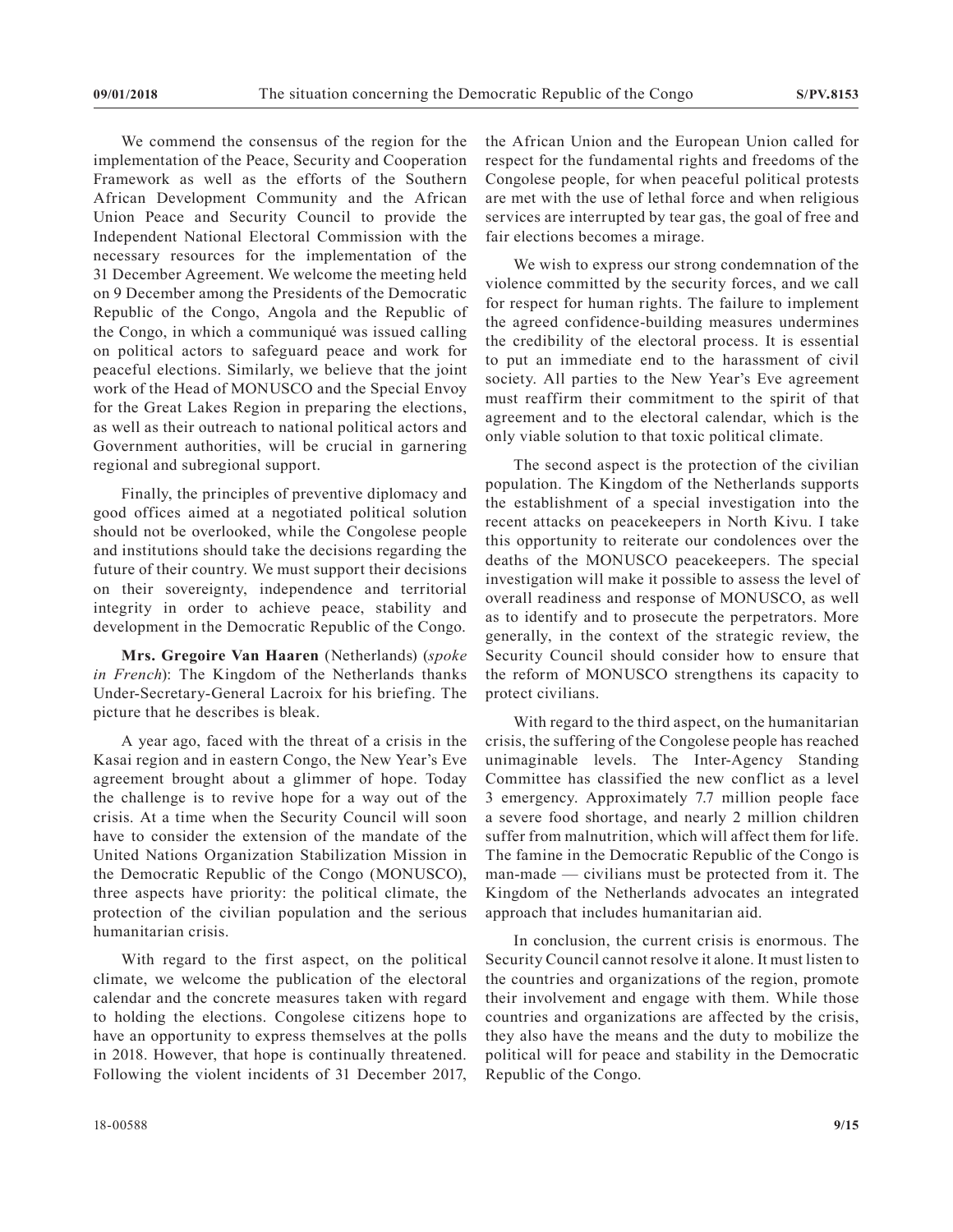All the that requires unwavering determination and tremendous efforts, as demonstrated by the Special Representative of the Secretary-General. At the end of his term, we would like to thank Mr. Sidikou for his outstanding work at the Head of MONUSCO, which today is the largest peacekeeping operation. We extend our full support to Ms. Leila Zerrougui, who succeeds him, and we are committed to working with her for peace and stability for the Congolese people.

**Ms. Wronecka** (Poland): First of all, let me thank Mr. Jean-Pierre Lacroix for his informative briefing. Let me also take this opportunity to express my deep appreciation for the United Nations Organization Stabilization Mission in the Democratic Republic of the Congo (MONUSCO) and its personnel for their involvement in the stabilization and peace process. Poland strongly condemns the latest attacks on MONUSCO personnel. I would like to offer our sincere condolences to the families of the victims and to the authorities of Tanzania.

We are very concerned about the recent developments in the Democratic Republic of the Congo. We would like to underline that the Government of the Democratic Republic of the Congo must comply with its international obligations and protect the rights to free assembly and freedom of speech. It is crucial to guarantee democratic space for all actors involved. We take note of the long-awaited announcement by the Independent National Electoral Commission of the Democratic Republic of the Congo of the electoral calendar. It is important to ensure that the election is held on 23 December, since it is crucial to avoid further tensions and the possible escalation of violence in the country. The activities of the Electoral Commission must be credible, as they constitute the basis for fair elections. We would like to emphasize the importance of the voter registration process and encourage women to take part in it.

Poland encourages further political dialogue among all parties in the Democratic Republic of the Congo. We also express our full support for the Special Representative of the Secretary-General for the Democratic Republic of the Congo, as well as for MONUSCO. We believe that regional organizations can play a constructive role in the process of the stabilization of the Democratic Republic of the Congo.

**Mr. Skoog** (Sweden): I thank Under-Secretary-General Lacroix for his briefing this morning. I would first like to acknowledge and very much welcome the appointment of Ms. Leila Zerrougui as the new Special Representative. Of course, we acknowledge and greatly appreciate the services of Mr. Maman Sidikou.

Since our previous meeting (see S/PV.8067), the situation in the Democratic Republic of the Congo has clearly continued to evolve — the establishment of an electoral calendar, the election date set for 23 December, peaceful protests on New Year's Eve, met with repression and deadly violence, and the deadly attack of 7 December on the base in Semuliki, North Kivu, against the United Nations Organization Stabilization Mission in the Democratic Republic of the Congo (MONUSCO).

With the worsening overall security situation throughout the Democratic Republic of the Congo, in particular in the east, surging humanitarian needs and a political fragility, the key to changing that trajectory is a democratic transition of power and the creation of tolerant political space, based on the holding of credible, transparent, inclusive and peaceful elections in the spirit of the agreement of 31 December 2017. Important building blocks for the elections — the calendar and the electoral law, as well as a budget — are now in place. The Government of the Democratic Republic of the Congo, the opposition and other key stakeholders now need to contribute constructively to make sure that the elections are held on 23 December of this year. The international community has a role to play in supporting those efforts. Dialogue and coordination with the region will remain key, and we strongly support an active role of the guarantors.

The Security Council should also continue to follow the situation. For the elections to be credible, the Government of the Democratic Republic of the Congo urgently needs to implement the confidence-building measures agreed upon in the 31 December agreement. In that regard, we remain deeply concerned about the continued and recent reports of violations of human rights and fundamental freedoms, including those of assembly, speech and peaceful protest. The violent response to the events of New Year's Eve represents an unacceptable example of the lack of respect for human rights regarding which there can be no impunity for those responsible.

Ensuring women's full and equal participation in elections is also essential for a credible electoral process, including their safe access to polling stations.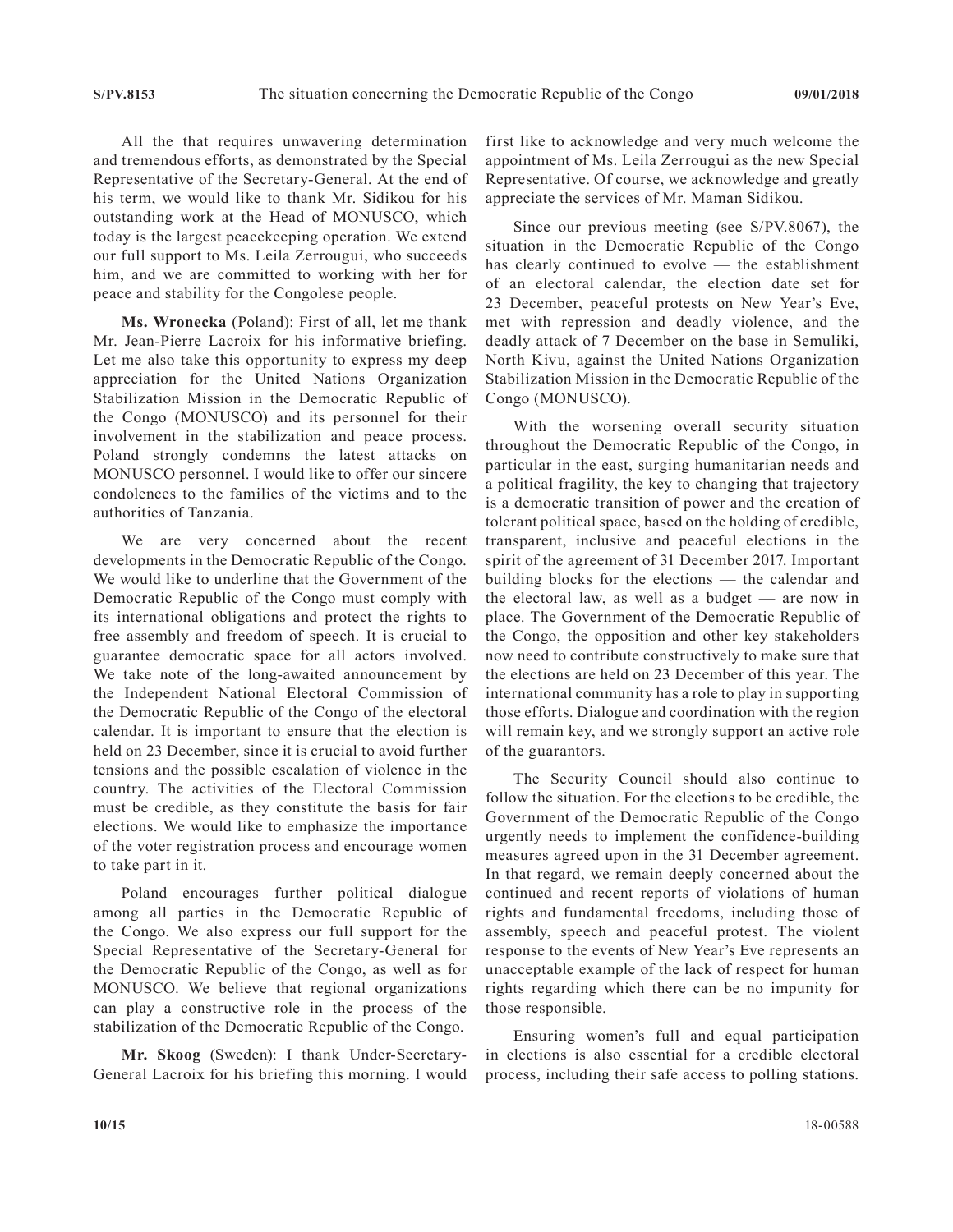We appreciate efforts to increase women's voter registration in the Kasai region. MONUSCO will continue to play a vital role in supporting the electoral process and in contributing to the protection of civilians. I take this opportunity to express our deepest condolences, of course, to Tanzania and MONUSCO for the losses resulting from the horrendous attack on 7 December.

Lastly, with regard to the continuing deteriorating humanitarian situation that others have also raised, the lack of resilience among the Congolese population makes it extremely vulnerable to conflict. In 2017, more people were forced to flee their homes in the Democratic Republic of the Congo than in any other country in the world. We, Sweden, are proud to be the third largest bilateral humanitarian donor, but we are deeply concerned about the record-low levels of funding to the Democratic Republic of the Congo's humanitarian appeal. I would therefore like to take this opportunity to encourage all countries to consider additional funding to that appeal.

**Mr. Meza-Cuadra** (Peru) (*spoke in Spanish*): I thank Under-Secretary-General for Peacekeeping Operations Jean-Pierre Lacroix for his informative briefing. We also welcome Ms. Leila Zerrougui of Algeria as the new Special Representative of the Secretary-General and Head of the United Nations Stabilization Mission in the Democratic Republic of the Congo (MONUSCO), and pay tribute to Mr. Sidikou.

As this is the first time that we are taking the floor to speak on the subject of MONUSCO, we would first like to condemn in the strongest terms the attack on the Blue Helmets of MONUSCO in December, which led to the deaths of 15 peacekeepers and wounding of 44 others. The safety of MONUSCO personnel is absolutely essential to fulfilling its responsibilities, without which it would be unable to protect civilians. We therefore resolutely support the decisions adopted by the Secretariat to implement a plan of action, as well as the investigations led by Mr. Dmitry Titov, Assistant Secretary-General for Rule of Law and Security Institutions in the Department of Peacekeeping Operations. We also look forward to the Government of the Democratic Republic of the Congo's cooperation in ensuring that those responsible are prosecuted and convicted.

Secondly, concerning the political process, we reiterate the importance of maintaining the date of 23 December for the holding of elections, but we also underscore that it is very important that there be no further delays and to ensure that the process be transparent and fair so that it will be acceptable to all stakeholders. The events of late last year demonstrate that the need to maintain the support and participation of the international community to ensure calm conditions allowing for the appropriate transition of power at the end of this year continues to be very important.

Thirdly, from the perspective of sustainable peace, like our colleagues who spoke before us we stress the gravity of the ongoing humanitarian crisis, which is primarily affecting children. The support of the international community and donors is needed to deal with the situation currently faced throughout the Congo. We also draw attention to the consequences of increasing political instability and the deteriorating economic situation, which is reflected in the rate of inflation affecting those most vulnerable. We believe that it is therefore very important to ensure that we decrease poverty and inequalities in a country that is facing many challenges in that regard.

Lastly, we emphasize the role that women and children can play in the political process currently taking place in the Democratic Republic of the Congo, and we will support all efforts of MONUSCO aimed at involving them more substantially in that process.

**Mr. Alotaibi** (Kuwait) (*spoke in Arabic*): At the outset, and like others who have spoken before me, I thank Under-Secretary-General for Peacekeeping Operations Jean-Pierre Lacroix for his briefing today. We highly commend the pivotal and important role played by the United Nations Organization Stabilization Mission in the Democratic Republic of the Congo (MONUSCO) in fulfilling its mandate in the unstable security situation prevailing in the country.

We also strongly condemn the repeated attacks on the Mission, the latest of which took place in December and was generally the worst of its kind against peacekeeping operations over the past 25 years. It resulted in the killing of 15 Tanzanian peacekeepers, concerning whom we express our condolences to the Government and the people of Tanzania, the families of the victims, and the United Nations. Because such attacks have occurred in the past, we call on the Government of the Democratic Republic of the Congo to pursue and prosecute their perpetrators. We commend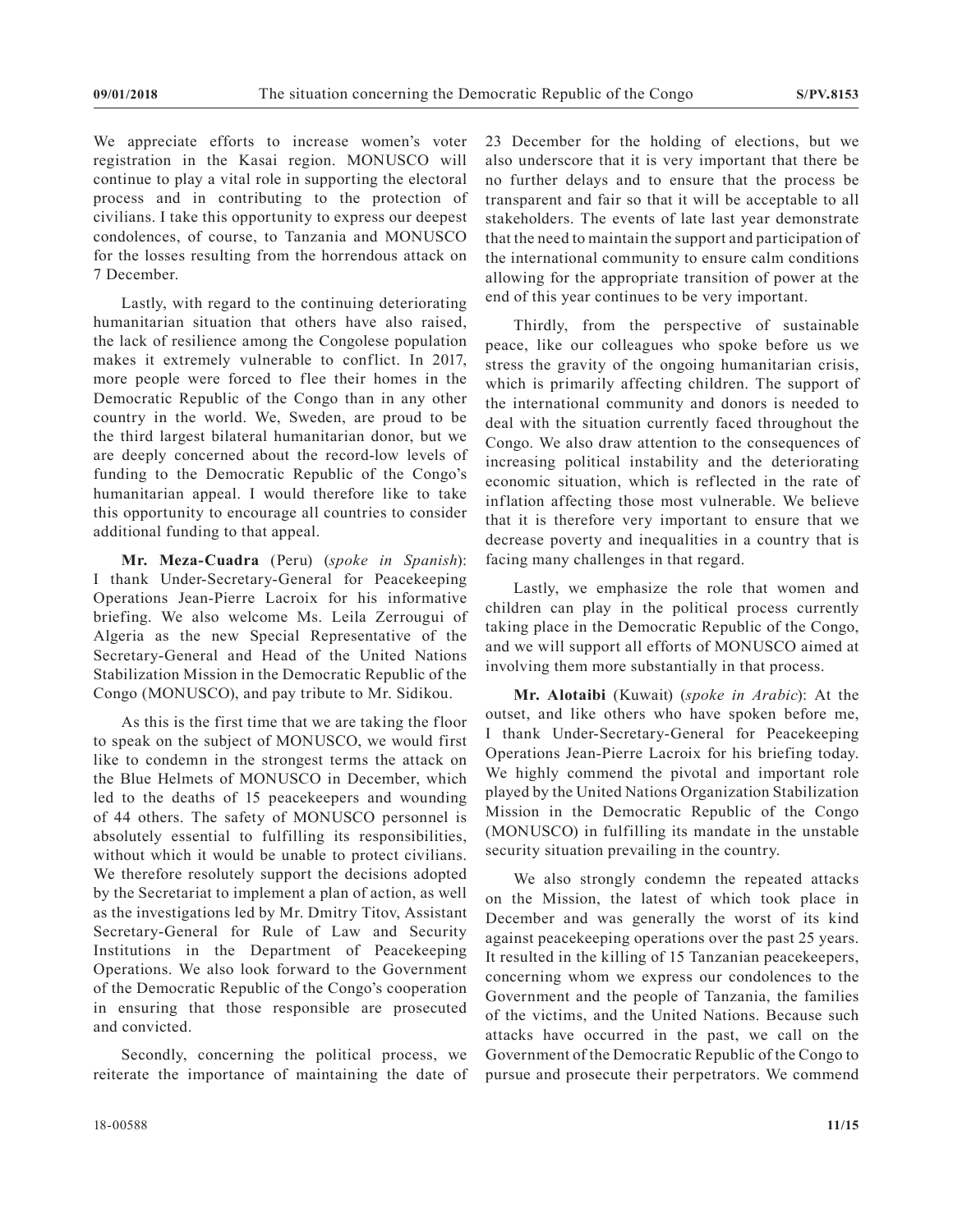the Secretary-General's appointment of Mr. Titov to lead the investigation into the attack.

We followed with concern the protests that took place late last year and coincided with the date set for elections in the 31 December agreement, which stipulates the holding of presidential elections at the end of 2017, which unfortunately did not take place. Following the publication of the new electoral calendar by the Independent National Electoral Commission, in which the elections were formally delayed until 23 December 2018, opposition forces and their leaders, along with many civil society organizations, renewed their calls for demonstrations against the Government, which unfortunately led to casualties and more than 140 arrests.

With regard to the humanitarian situation, we also express our concern with regard to the facts and statistics contained in the report of the Secretary-General (S/2018/16) and the Under-Secretary-General's briefing in connection with displaced persons. The Under-Secretary-General stated that those numbers may increase, which would affect the Democratic Republic of the Congo and neighbouring States. In that regard, we commend the work of MONUSCO in protecting and faciliating support for civilians, as well as the role of regional organizations working in the Democratic Republic of the Congo: the African Union, the European Union, the Southern African Development Community and the International Conference on the Great Lakes Region. We pay tribute to their work to ensuring stability and security in the country.

As Chair of the Committee established pursuant to resolution 1533 (2004) concerning the Democratic Republic of the Congo, I sincerely thank Ambassador Aboulatta, Permanent Representative of Egypt and former Chair of the Committee, for developing its working methods, following up diligently on the political and security situation in the country, and supporting the Group of Experts in fulfilling its mandate, including following up on the investigation into the attack against the two members of the group, Michael Sharp and Zaida Catalán, in March 2017. We also commend the steps taken by the Secretary-General in November to establish a United Nations panel of inquiry to investigate the killing of the two experts, and hope that the arrest of all perpetrators will be effectuated as soon as possible.

Lastly, we congratulate the new Special Representative of the Secretary-General, Ms. Leila Zerrougui, on her appointment as Head of MONUSCO, and thank her predecessor, Mr. Maman Sidikou, for his efforts.

**The President**: I now give the floor to the representative of the Democratic Republic of the Congo.

**Mr. Gata Mavita Wa Lufuta** (Democratic Republic of the Congo) (*spoke in French*): At the outset, I congratulate you, Sir, on assuming the presidency of the Security Council for the month of January. We are honoured to see the friendly country of Kazakhstan presiding over the deliberations of the Council today. I would like to thank you for taking my country's situation seriously and including it in your programme of work for this month, thereby giving us an opportunity to express our point of view on the issues under discussion. I would also like to take this opportunity to once again thank the Council on behalf of the Government and the people of the Democratic Republic of the Congo for the untiring efforts of the United Nations to find solutions to the conflict that has prevailed in the eastern part of our country for several years.

We have thoroughly studied the Secretary-General's report (S/2018/16) on the United Nations Organization Stabilization Mission in the Democratic Republic of the Congo (MONUSCO), which Mr. Jean-Pierre Lacroix, Under-Secretary-General for Peacekeeping Operations, has just briefed us on. While we are grateful for his presentation, we believe that we can usefully improve the Council's understanding with some explanations on various points brought up in the report. In order to do that, we will touch on the political situation, the steps being taken to lessen political tensions, the security situation and, very briefly, on the strategic dialogue.

With regard to the political situation, during the last three months of 2017 the attention of every political stakeholder in our country was once again focused on the electoral process. As we mentioned in October (see S/PV.8067), the work of updating the electoral register, which had entered its last phase with the enrolment of voters in Kasai and Kasai Central provinces, as well as in the Luilu and Kamiji territories of Lomami province, will end this month. As of today, the registered voters number 45,810,308, of whom 24,095,030 are men and 21,715,278 women. It is important to note that the work of updating the electoral roll was entirely financed by the Government at a cost of \$400,821,569.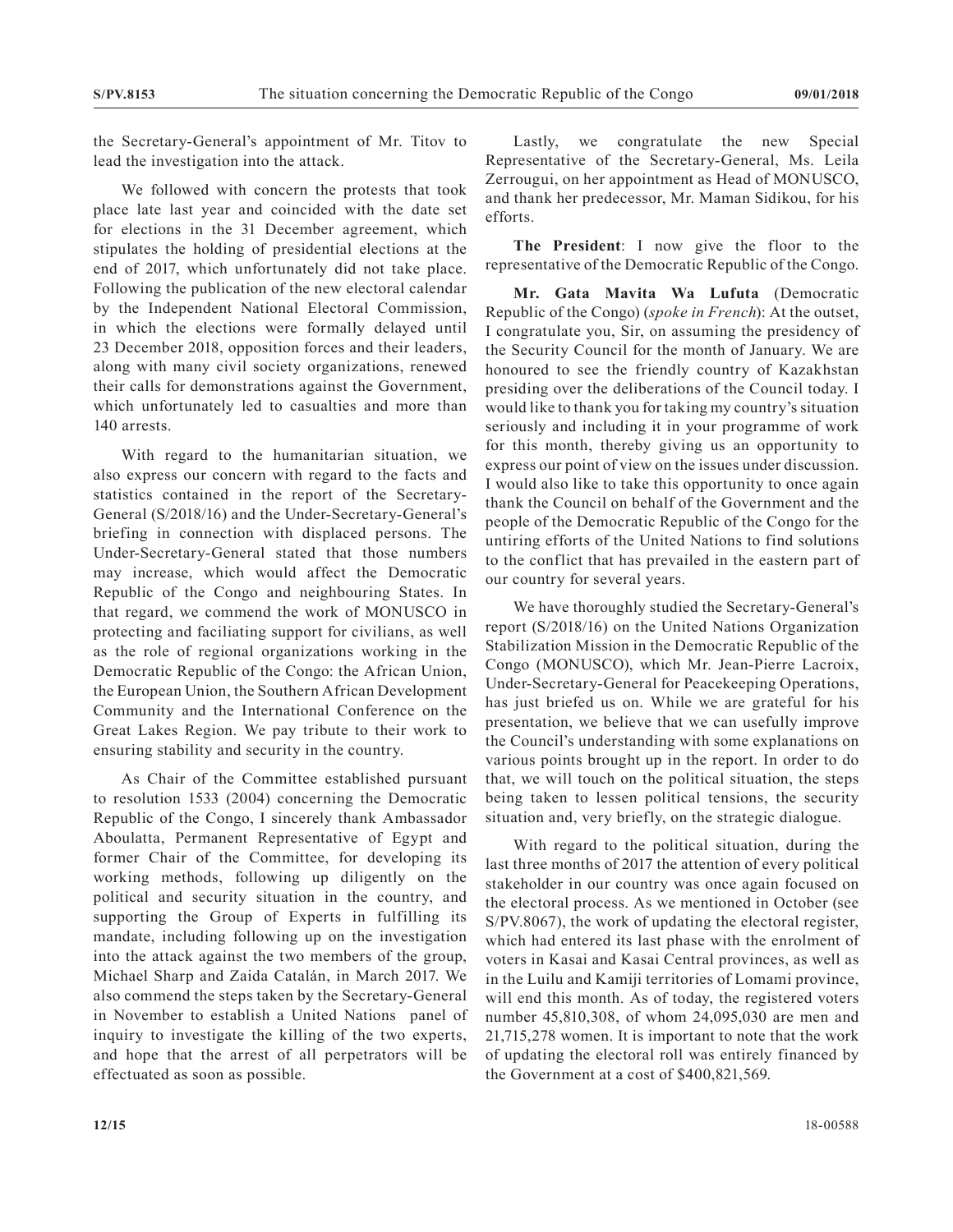As the Council can see, the Democratic Republic of the Congo authorities are determined to see that elections are held. On 31 December, President Joseph Kabila Kabange emphasized in an address to the nation that

"today's adoption and promulgation of the Election Act, the registration of the electoral rolls and the subsequent distribution of seats and establishment of polling stations, in accordance with the electoral calendar published by the Independent National Electoral Commission, will lead us ineluctably to the holding of elections".

All of the active stakeholders in the country, especially the candidates, must work together to respect the established timetable. After the publication of the calendar, which, as we all know, fixed 23 December 2018 as the date for the elections, that part of the opposition that still resists compromise and everything that is being done to complete the process in an atmosphere of calm has continued to make waves.

The Council will undoubtedly agree with me that while we await the elections scheduled for 23 December 2018, the attitude we need from the political stakeholders and our citizens generally is a willingness to do everything possible to ensure that we are well prepared for these deadlines in an atmosphere of calm. It is therefore not helpful to be dealing with the agitation and protests that gave rise to the events of the kind that we experienced on 31 December organized by the Secular Coordination Committee, which is part of the Catholic Church, and supported by a fringe opposition that has rejected all compromise since the process began. The truth is that while agitating for elections, this fringe opposition does not actually seem to want to see them held.

Since we have to discuss the events of 31 December, it is important to point out that we have a law in the Democratic Republic of the Congo governing the organization of public demonstrations that requires that the relevant authorities be sent a request indicating the time that the demonstration will start, the route it will follow and the starting and ending points, in order to enable the security forces to keep order and protect the protesters if necessary. The information we have from the relevant authorities shows that the demonstration organizers did not comply with that legal procedure. Indeed, the letter that the Secular Coordination Committee sent to the Governor of Kinshasa on

27 December contained none of the information I have just described. Nor did it give the Committee's address so as to enable the city authorities to reach the interested parties in order to get the necessary details. In the circumstances, the Governor of the city could not authorize the holding of the demonstrations.

In any case, the Committee is not part of the official structures of the Catholic Church, which would therefore not recognize it legally. This explains why a large number of dioceses in the country and even parishes in the capital did not support the demonstration organizers. As for the results of these events, the information we have from the relevant authorities is that the Congolese National Police documented no deaths in places of worship in the Catholic parishes in two of the 49 dioceses in the Democratic Republic of the Congo — that is, 10 parishes of 152 in the Kinshasa diocese, and one parish in Kamina diocese in Haut-Lomami province. However, five violent deaths were recorded on 31 December for the entire country, with no causal link to the events in question. Two of the deaths were of thieves — one a motorbike taxi driver by profession, José Fataki, a resident of No. 2 Kwenge quarter in Matete commune, and another who is still unidentified — both killed by the guards of a cold-storage room in the Mototo quarter in Matete commune, which they were robbing. Their bodies were brought by their accomplices to Saint Alphonse parish, near the commercial establishment they robbed. Father Hugues Ndongisila, the parish priest, confirmed this version, saying that the two who died were neither Christians nor demonstrators, and were not killed within the parish. The third was a Kamuina Nsapu terrorist, first name Arnolde, who was already wanted by law enforcement for other previous criminal activities and who had been mortally wounded during his participation on 31 December in an armed attack on two police stations at the Liberté market in Masina commune in Kinshasa that took place around two o'clock in the afternoon, long after public order had been restored. The fourth death was of a Congolese National Police officer named Mfufumba Latanase, from the mobile operations squad at the police station in Nsele commune, killed by Kamuina Nsapu terrorists in an attack on the Masina community centre. The last was an unidentified terrorist from a cell of the terrorist organization Kamuina Nsapu who had attempted to attack the offices of the military auditor in Kananga in Kasai Central province and was killed in clashes with security forces.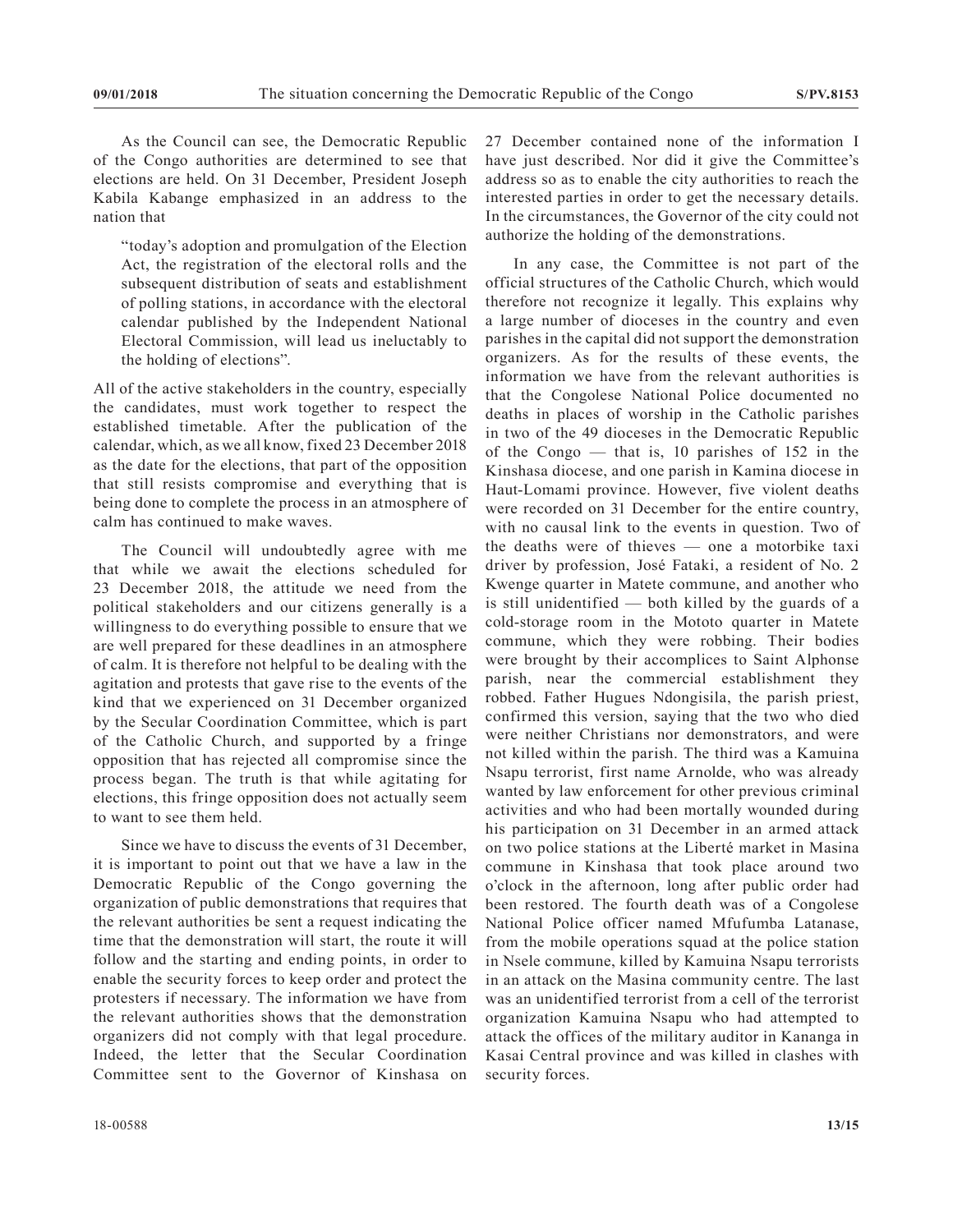With regard to the law-enforcement personnel who attempted to enter the churches, the city's Governor, who condemned the situation, indicated that an investigation had been opened and that those found guilty would be punished. Regarding MONUSCO's other allegations, the Government is prepared to share information with it so as to ensure a full investigation of the situation on the ground, in order to take the necessary measures.

In any case, the Government deplores this avoidable situation, as an electoral register has already been updated and an electoral calendar published, so the path has already been cleared for the holding of elections in December.

To conclude on this point, my country's authorities would like to thank the United Nations and all international partners who continue to support the Democratic Republic of the Congo in order to ensure that the electoral process, which has been proceeding smoothly to date, has a successful outcome for the people of the country.

As far as the confidence-building measures set out in the Comprehensive and Inclusive Political Agreement of 31 December 2016, the report notes that 107 political prisoners are still being detained. Information provided by the Government indicates that all so-called political prisoners have been released, except for two individuals who were not detained for political reasons: Mr. Diomi Ndongala and Mr. Claude Muyambo. As we have already stated, these two individuals are being prosecuted for violations of common law. The first was convicted of the rape of two minor twin sisters and the second for having illegally acquired privately owned buildings. Mr. Moise Katumbi is being prosecuted for violations that are similar to those committed by Mr. Muyambo.

I think that the Council will agree that the Government, which is supposed to protect everyone and ensure justice, cannot intervene in the affairs of private citizens in such a way that the strongest would be favoured over the weakest.

As noted in paragraph 13 of the report, the security situation has improved in most conflict areas, in both North and South Kivu and in Kasai. This is despite the fact that, as underscored in the report, there has been heightened activity by certain national and foreign armed groups in North Kivu involving targeted attacks against the civilian population, the Congolese security forces and Blue Helmets.

There is no need to recall here that in spite of all of the efforts that we have undertaken together to restore peace and security in that part of the country, these attacks have already taken the lives of thousands of Congolese people, members of the security forces and several peacekeepers. Here I would like, on behalf of my Government, to strongly condemn these attacks and to pay tribute to the memory of the brave Tanzanian peacekeepers who lost their lives on 6 December 2017, at a time when we still very much needed them. This sad and unacceptable situation forces us to review our methods of work by strengthening our strategic measures so as to achieve better outcomes and avoid having to deplore any further loss of life.

As far as the presence of various foreign armed groups such as the Allied Democratic Forces, the Lord's Resistance Army and the Forces démocratiques de libération du Rwanda (FDLR), as we have always underscored, our armed forces, which have made tremendous sacrifices in combating these criminals, will continue their efforts in cooperation with MONUSCO to completely eradicate these groups, in order to allow our people to live in lasting peace.

In connection with the operations being conducted to eradicate these groups, my Government appreciates the repatriation efforts undertaken by MONUSCO in cooperation with the Governments of the countries whose nationals are members of these groups. That is the case, as mentioned in the report, of the repatriation to Rwanda of members of the FDLR and the resettlement in Ethiopia, Kenya, the Sudan and the United States of 219 combatants of the Sudanese People's Liberation Movement/Sudanese People's Liberation Army in Opposition. My Government would like to see these efforts continue until the repatriation or resettlement in third countries of all combatants who are still in transit camps.

In the same context, I would like to focus once again on the case of the 340 FDLR combatants who have been awaiting repatriation in transit camps in Kanybayonga, North Kivu; Walungu, in South Kivu; and Kisangani, in Tshopo. I would like to reiterate once again to the international community my Government's call for their repatriation to their countries of origin or, failing that, to a third country outside the Great Lakes region.

I cannot conclude without mentioning the Kasai provinces and Kasai Central, which were the targets of terrorist attacks by the Kamuina Nsapu militia.